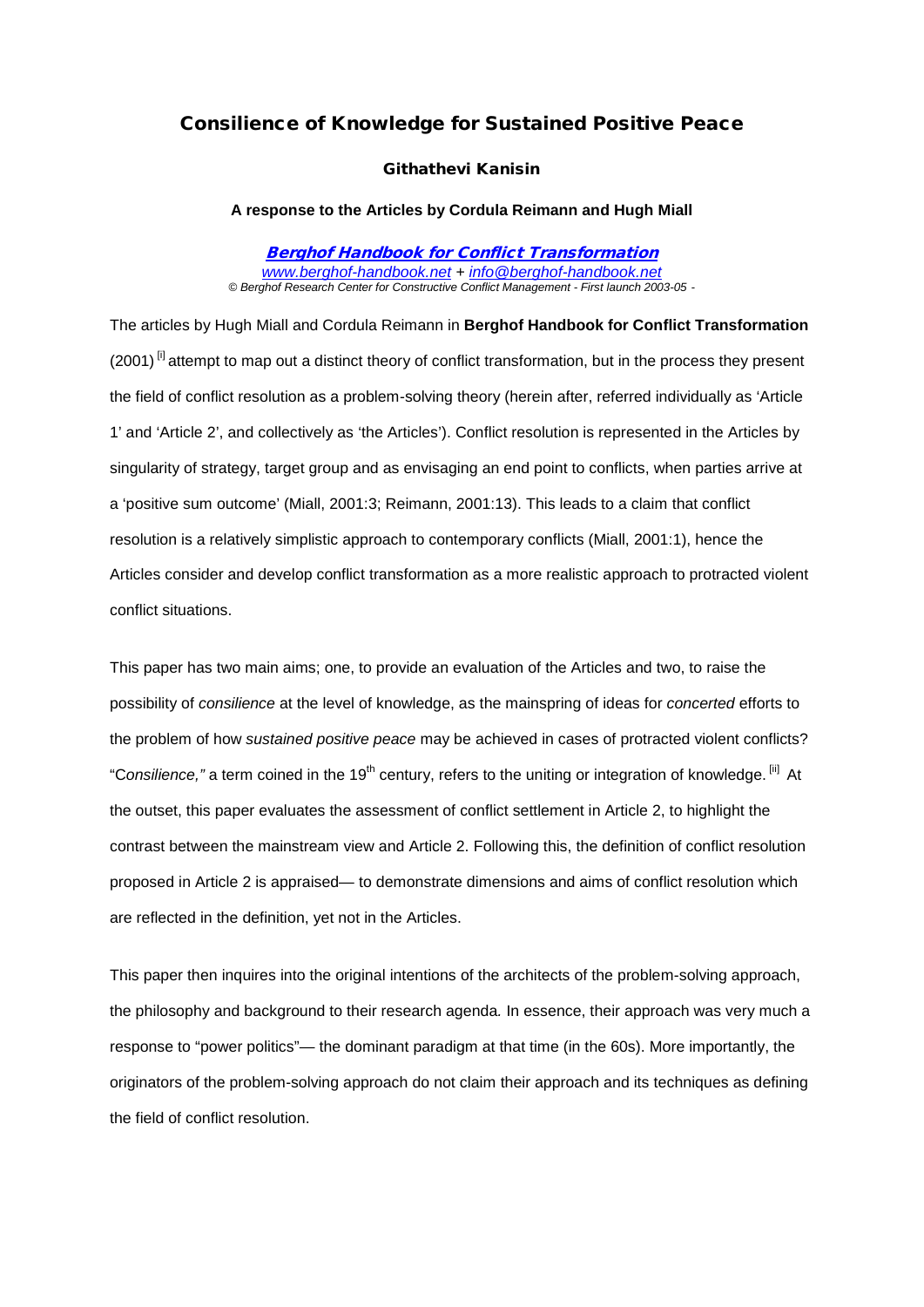There is no singular comprehensive theory in conflict resolution. As Galtung explains, within conflict resolution the multiplicity of approaches are only 'more or less radical' (1976, Vol. II: 291), meaning how fundamental the envisaged changes to the actors and conflict system(s) in the resolution process is really dependant on the researcher/theorist. But the Articles neglect to point out the diversity of approaches to conflict resolution instead conflict resolution is discussed primarily as a problem-solving theory.

Following an analysis of the different approaches to conflict resolution, this paper argues that the distinctions made in the Articles between conflict resolution and conflict transformation are untenable, leading us to inquire into the real distinction between both concepts.

The concluding section of this paper is based on the observation that more and more peace research work is enlightened, as the nature of the problem posed is *how to achieve a state of sustained positive-peace?* But, though we acknowledge the *complementarity* of the conflict settlement, conflict resolution and conflict transformation approaches, conditioned thinking continues to manifest in our holding on to mutual *exclusivity* of the efforts under the aforementioned approaches in dealing with the problem of protracted and violent conflicts.

*Consilience* of knowledge in the field is proposed. Knowledge trancends rigid forms and structures and at this level the paper considers the possibility of consilience of the approaches to protracted violent conflicts. Consilience seems the natural way forward if a majority of researchers in the field of peace and conflict studies consider the problem as how a sustained positive peace is possible? In this regard, I echo the call by Galtung that we 'should not be steered by traditional borderlines….often randomly drawn and as dysfunctional as the borderlines drawn by the colonial powers on the map of Africa, impeding rather than facilitating insights (1976, p 246).

### **The assessment of conflict settlement**

Article 2 states conflict settlement as referring to 'all outcome-oriented strategies for achieving *sustainable win-win* solutions and/or putting as end to 'direct violence', without necessarily addressing the underlying conflict causes (my emphasis. 2001:10). Mainstream approach to conflict settlement however presents a different view—a sustainable win-win outcome is not a consideration in the efforts underlying a conflict settlement approach.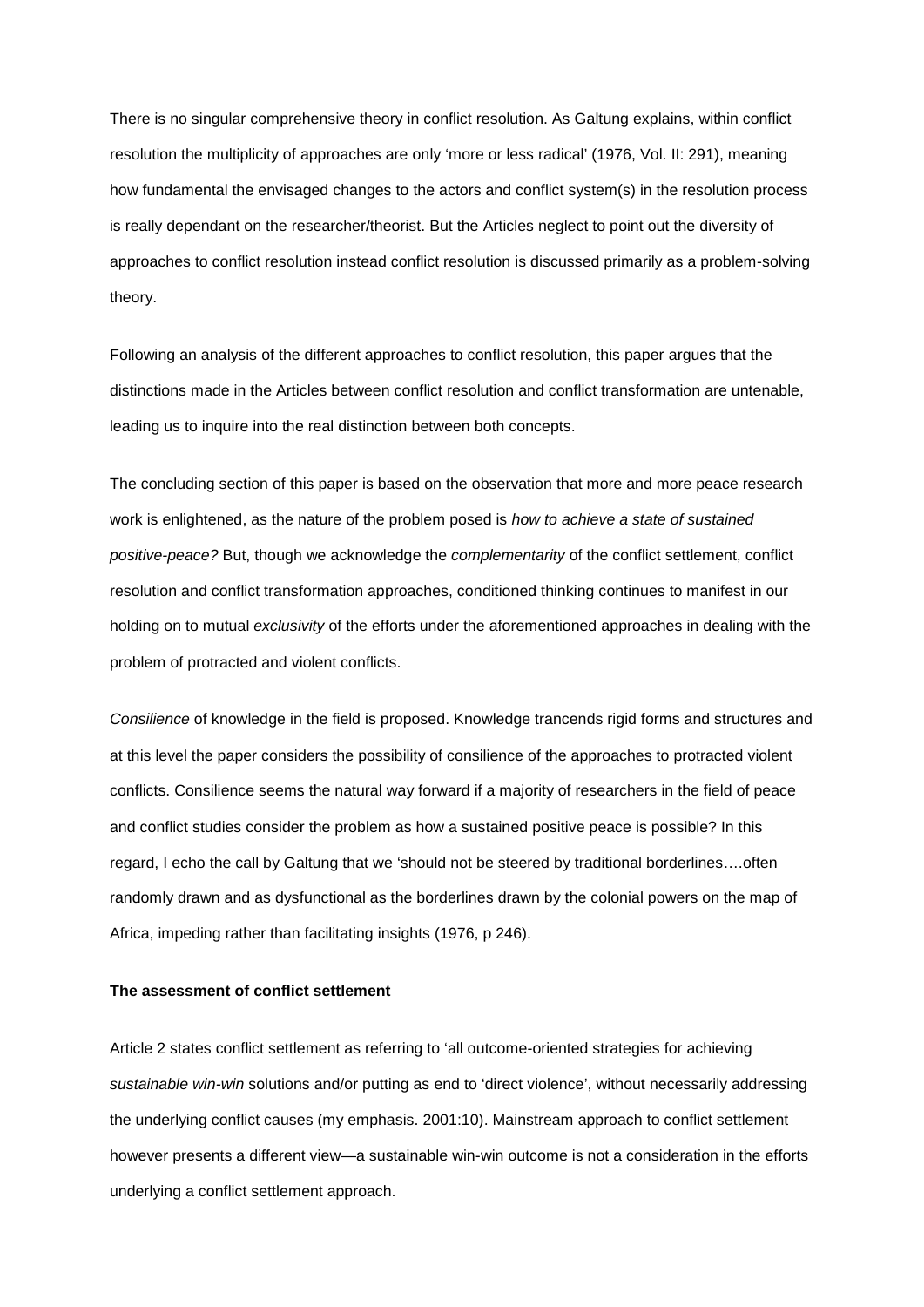Rubin and Rubin point out that conflict settlement is aimed at achieving an 'outcome in which the overt conflict has been ended' (1991:159). In fact, conflict settlement views 'getting Iran and Iraq, Contra and Sandinista, Israeli and Palestinian to lay down their weapons—even temporarily—is a considerable accomplishment, even in the absence of anything more lasting' (Rubin and Rubin, 1991:161).Dixon (1996) confirms this view of conflict settlement by excluding sustainability as criteria for successful conflict management strategies in promoting settlements. He justifies the exclusion by quoting Miall— 'one could never be sure that the most recent settlement was the last' (1996: 657). Indeed in Article 1, Miall points out that conflict settlement approach to conflict management does not place importance in the reaching of win-win agreement but reflects 'the use of power and resources by powerful actors to bring pressure on Parties to settle' (2001:3).

A more controversial approach to conflict settlement advocates the ending of ethnic and intercommunal conflicts be brought about 'by establishing a balance of relative strength that makes it unprofitable for either side to revise the territorial settlement' (Kaufmann, 1996:161). International intervention in the form of economic sanctions, military aid and in extreme cases, direct military intervention is aimed at orchestrating a symmetry in military capabilities or balance of power between the Parties, such that partitions of the state along ethnic lines is made possible (Kaufmann, 1996).

The mainstream approach to conflict settlement, however, is more along the view suggested by Zartman. Settlements are made during the condition of mutually hurting stalemate when the situation necessitates the parties to seek a way out (Zartman, 1993:24). Such settlements, Zartman admits are really in the nature of truces; a trial-and-error affair, parties waiting to see how it works (1993: 29 and 30). He describes the situation as one of where '*the arms of the rebellion are buried, out of reach under the trial regime, but ready to be exhumed when necessary again'* (my emphasis. 1993: 30).

It appears that the assessment of conflict settlement as 'strategies for achieving sustainable win-win outcome' in Article 2 is in contrariety with the established view in the field. Fisher and Ury's (1991) work used in Article 2 to explain the 'case of conflict settlement' is a *step-by-step guide* to using the method of *principled negotiation*. If anything it has greater affinity to the problem-solving method (see their chapter on 'inventing options for mutual gain', especially pages 60-63 and 70).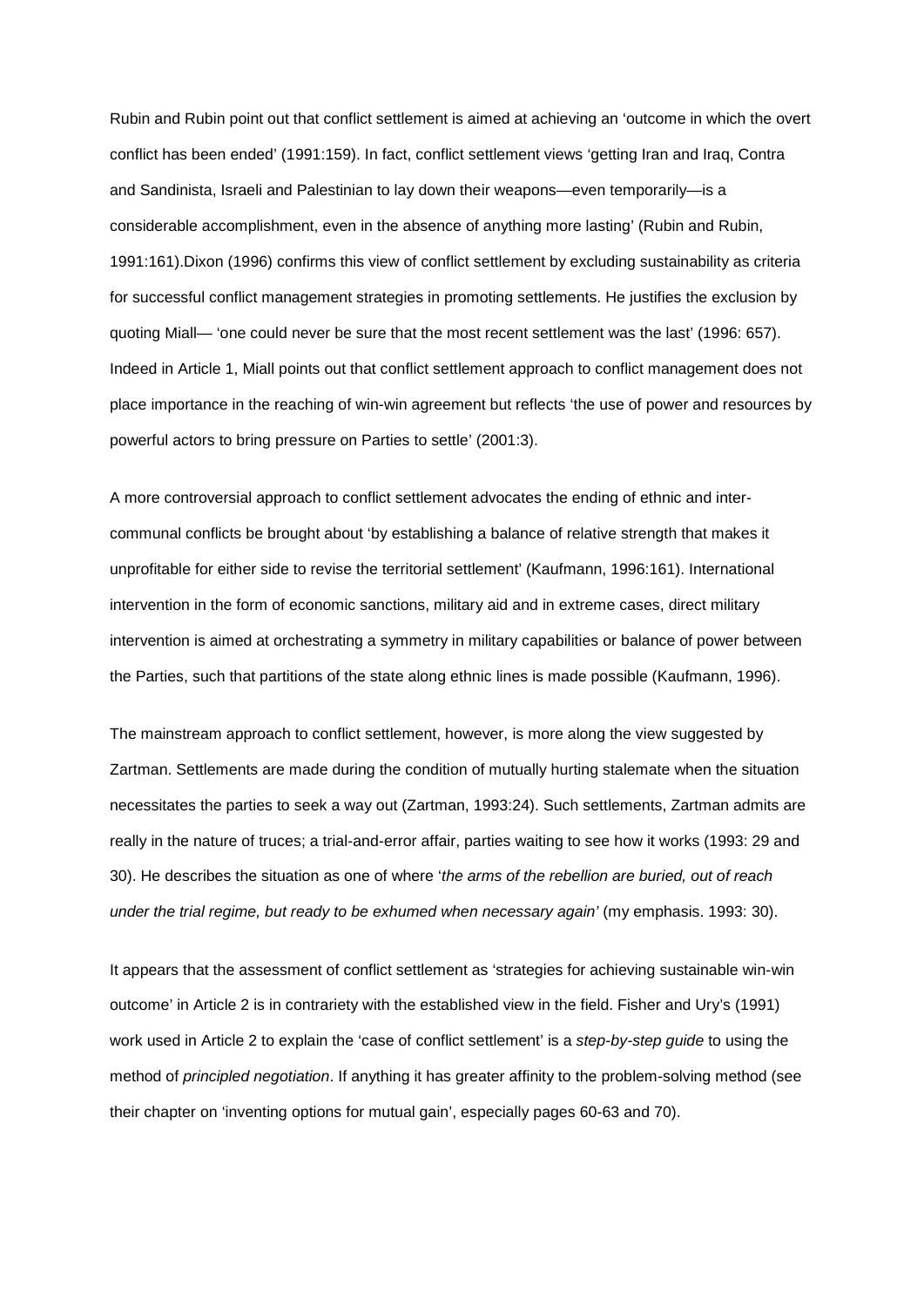#### **Evaluating the definition of Conflict Resolution**

Article 2 states conflict resolution as 'all process-orientated activities that aim to address the *underlying causes* of direct, cultural and structural violence' (my emphasis. 2001:12). Several questions arise about the definition. Firstly, what is meant when conflict resolution is said to aim at the underlying causes of direct violence? Does it mean that stopping direct violence *per se* is not within the consideration of conflict resolution? If physical violence is being perpetrated, I would argue that priority under any approach, be it conflict settlement, conflict resolution or conflict transformation would be to stop the violence.

The difference, however, between conflict settlement and an approach which *aims to address the underlying causes of direct violence*, would be in terms of *how* the peacekeeping activities (sometimes termed as 'peace enforcement') are operationalised. Within traditional conflict settlement mentality, the Powerful Intervener imposes rules as seen fit to address the situation. Under the conflict resolution approach, the aim of *addressing underlying causes* as stated in Article 2 implicates the overt operation to consider at the very least how the rules look from the perspective of those experiencing and participating in the conflict; for any effective effort in addressing the *underlying cause* of direct violence involves *acceptability* of the operation by the communities in conflict (obviously the immediate threats to lives must be secured against).

The definition of conflict resolution by Reimann in Article 2 reveals yet another dimension to direct violence. Montville, considers it as part of conflict resolution process to pay attention to the *psychological* impact of direct violence, such as the sense of victimhood felt on both sides at the societal level (Montville, 1993). However, Article 2 limits the approach of conflict resolution as 'nonofficial and non-coercive strategies such as facilitation/consultation (problem-solving workshops/round tables)' at Track II level of actors (academics and professionals) and posits *trauma work* as part of Track III (grass-root) conflict transformation strategy (Reimann, Box 2, 2001:13). But Montville's writing on conflict resolution reveals that trauma work is not exclusive to conflict transformation.

Addressing the causes of cultural violence denotes changes to the belief/value system that vindicates the direct and structural violence. In that sense, if addressing cultural violence is part of the aim of conflict resolution, as suggested in Article 2, surely this signifies strategies for engaging at the level of the minds of the mass, not just amongst the few attending problem-solving workshops.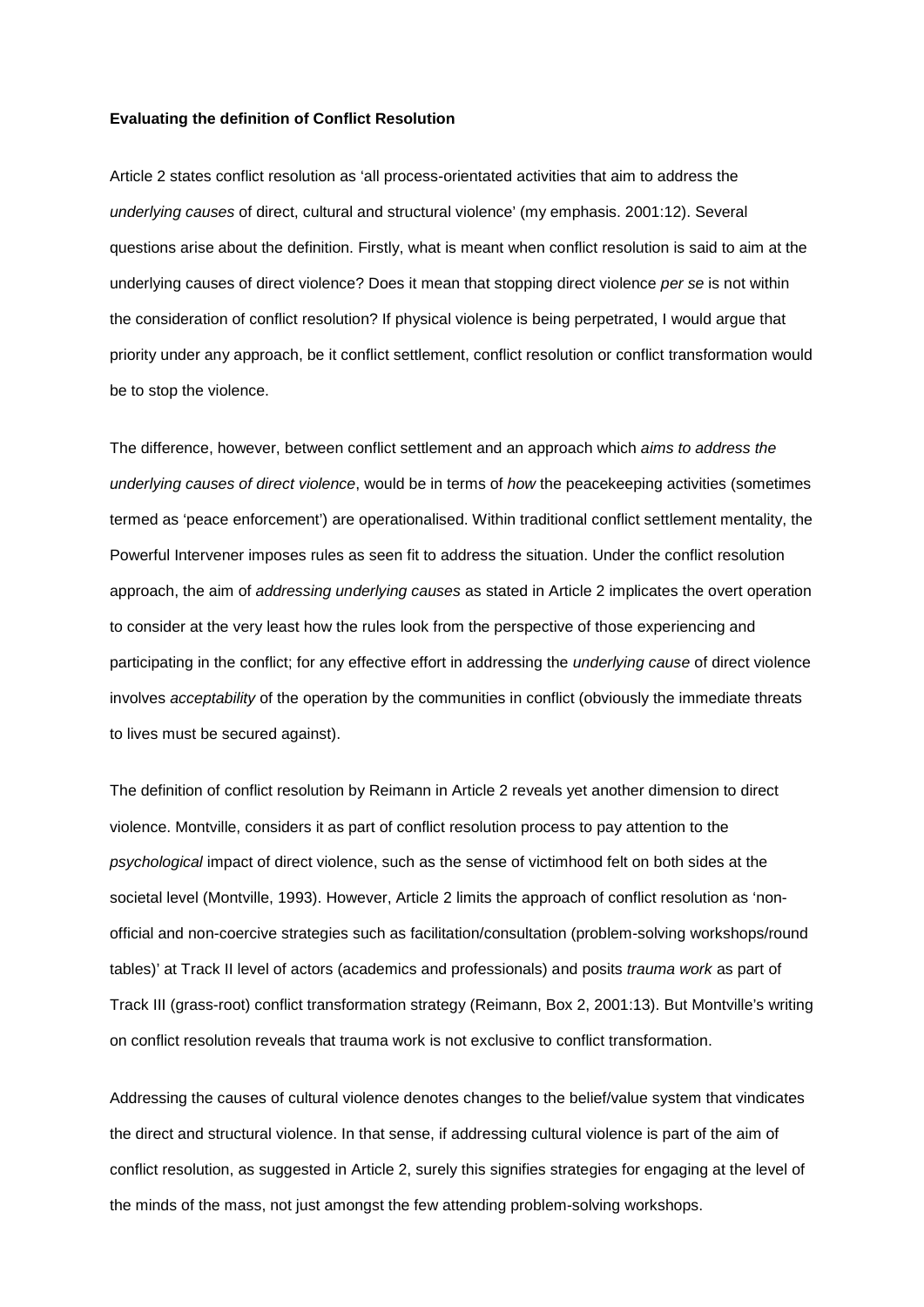Addressing structural violence as an aim of conflict resolution means breaking down the structures of exploitation, marginalisation and fragmentation of people in society. It is impossible to do away with structural violence as an over-night operation at the level of the leaders of the demand-groups. It is unlikely to happen with mere changes to institutions and/or change of mind of a few top or mid-range leaders— addressing structural violence requires *conscientisation* and empowerment of the masses, on both sides of the conflict.

Article 2 places conflict resolution approach singularly within Burton's work, claiming that it is illustrative of the field of conflict resolution (Reimann, 2001:12). In this regard, I admit that a disproportionate attention has been focused on Burton's approach of problem-solving facilitative type of intervention by third-parties; in fact some books do give an impression of the problem-solving approach being the entire field of conflict resolution. But, just by a prima facie examination of the definition of conflict resolution, as stated in Article 2, reveals richer dimensions to the field of conflict resolution, far more than attributed in the Articles.

Next, we shall consider the intentions of the designers of the problem-solving approach.

#### **The problem-solving approach to conflict resolution**

The problem-solving approach was proposed by Burton as an alternative political tool to 'coercion or authoritative approach' (1990:4). His is a response to traditional methods of conflict management the use of coercion, which in his view was failing in society and leading to further escalation of conflicts and violence. Let us examine his research purpose. He says 'this study seeks to examine…whether there is an alternative or a supplement to, the prevailing power consensus in the study of conflict, its resolution and provention' (1990:6).

Burton reflects on different models of decision-making (noted by Reimann, 2001: 12) and by this, he argues that the 'power-oriented processes' of decision-making has failed to assist society in addressing its problems and conflicts (1990:48). It is evident that Burton situates the problem-solving approach within a decision-making context and as such cannot be considered as illustrative of the field of conflict resolution. His design is of a method which in his words would allow 'decision making processes that do not prejudice or limit outcomes in advance of deep exploration…including the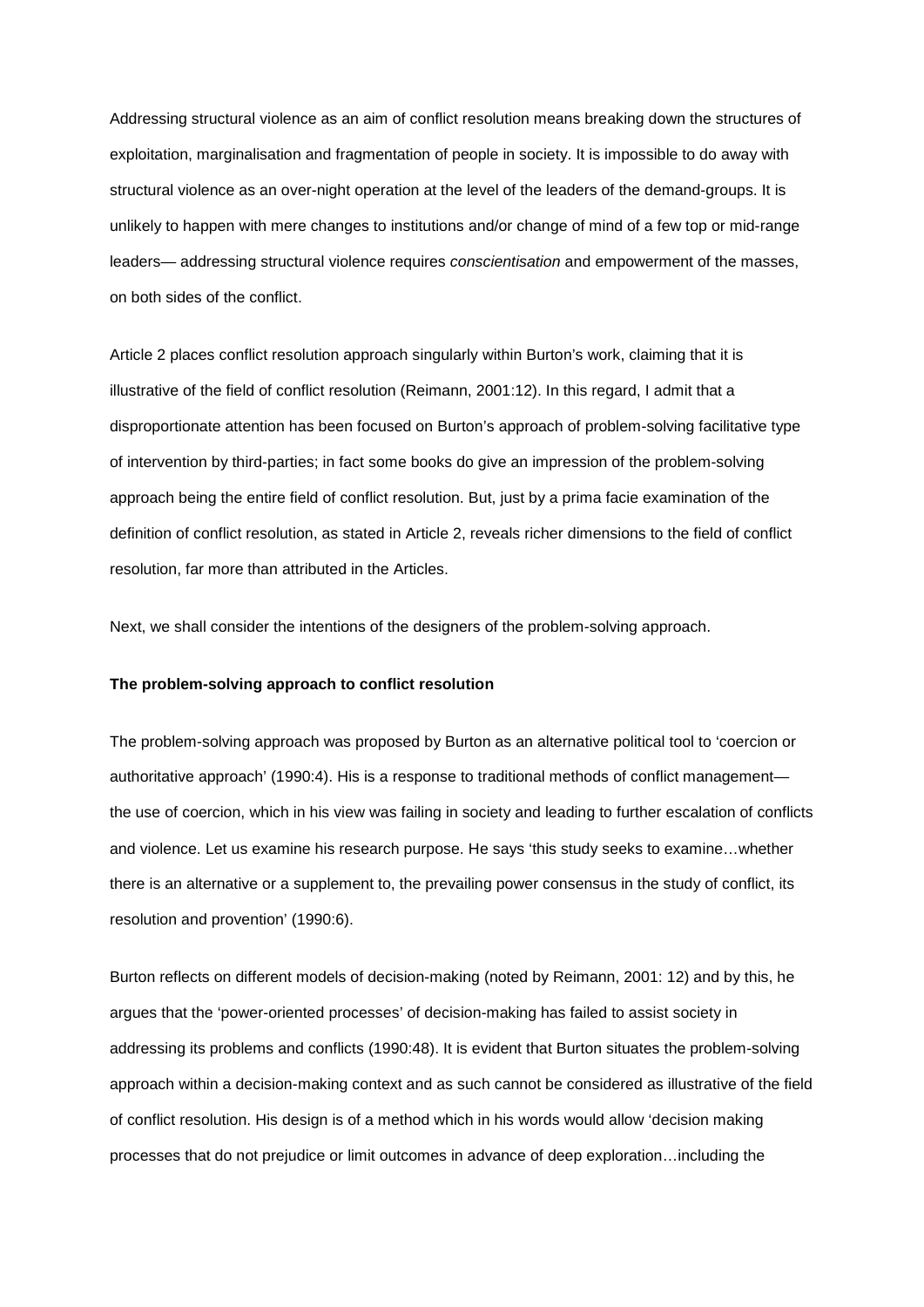human dimension [needs],…instead of a unilateral reactive power model of decision-making (1990:181-182).

To summarise the basic point about the problem-solving approach, I refer to a renown thinker in the field, Herbert Kelman:

'problem-solving workshop and similar approaches, from the researcher's side provides for analysis at the micro-level on how to break-through mirror images and self-fulfilling prophecies and resistance to positive information of the Other, as well as discover how interpenetration of perspectives, mutual assurances and joint initiatives at generating ideas for addressing the conflict may be achieved. *All this*  with the agenda that the micro-level analysis would allow some lever for understanding and predicting how and when change at the macro-level is likely to occur and what kind of change it is likely to be *and for creating conditions that promotes change in the direction of conflict resolution.*' (my emphasis. 1997:232-233)

The Articles seem to consider the problem–solving approach as the paradigm of conflict resolution, but those working in that area seek to differ. Kelman places a caveat to his discussion of the approach in his view it is not 'a comprehensive alternative theory' but rather to complement *other approaches to conflict resolution* (my emphasis. 1997:192; see also Azar, 1990:26).

Reimann in Article 2, states the minimum requirement of success under conflict resolution approach to conflict management would be an outcome that satisfies the needs of both parties (2001:13). The author, in this way posits conflict resolution as addressing needs *first and then* starting to address structural and cultural violence (Box 2, 2001:13). But Azar points out that the deprivation of needs is often intertwined with structural violence, be it of the state and/or international structures (1990: 9-12). It is not possible as suggested in Article 2 to separately address the structures that marginalise and exploit and the needs of the people; genuine satisfaction of needs requires *concomitant* addressing of structural and cultural violence(s).

The Articles present the reaching of *mutual agreement* on needs as conclusion of the conflict resolution process. Do conflict resolution theorists consider it possible to arrive at a single agreement that resolves all the differences of needs between the demand-groups? Conflict resolution theorists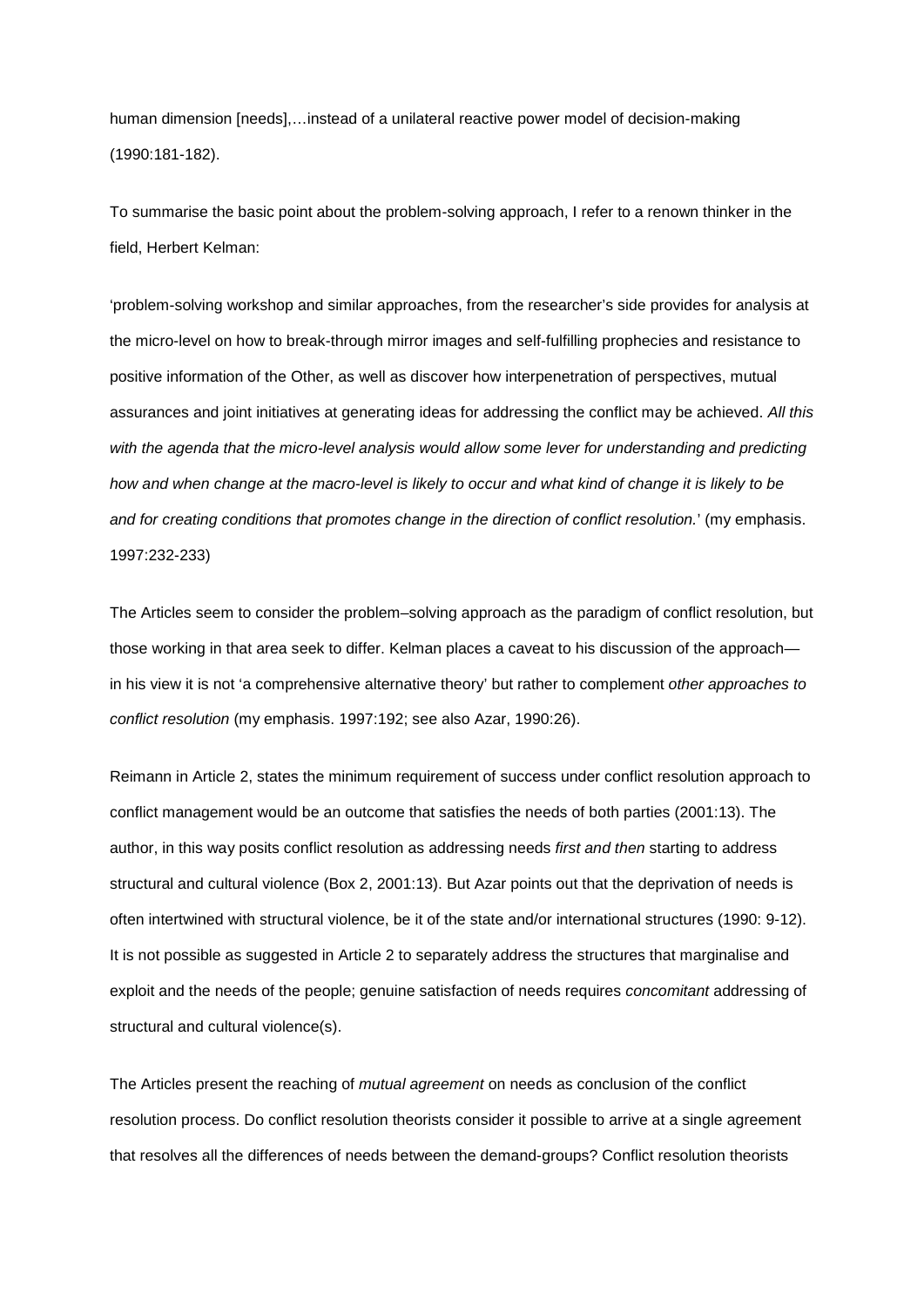are not naive as to dissert that a single agreement is capable of dealing with violent and protracted conflicts or to assert that the reaching of an agreement is the end of the conflict resolution process.

Agreement at the leadership level is indispensable, but a single agreement (even using the problemsolving method) will not be able to address the range and diversity of needs of the groups in the conflict, nor is it likely to have any significant effect on structural violence. Agreement(s) may act as catalyst to bring about changes in terms of cessation of physical violence (assuming the leadership is effective, i.e. having sufficient influence of the demand-group's behaviour), and changes in institutional structures. However, the mere fact that old structures are dismantled does not mean that structural violence ceases. Even if new institutions are formed, attitudes and beliefs take longer to change and catch-up. This implies that the process of conflict resolution continues on all levels of actors of both demand-groups even after agreements and the formation of new structures/institutions (refer to later discussion on 'associative conflict resolution;' see also, Van der Merwe's example of the South African local government and housing problem, 1993).

### **Muddling through conflict resolution**

Sometimes confusion reigns in the usage of the term 'conflict resolution.'As an example I refer to Vayrynen's article entitled *To Settle or to Transform? Perspective on the Resolution of National and International Conflicts*— which seems to suggest that there are two approaches to the *resolution* of conflicts— one, a settlement approach and the other, a transformation approach. He starts by stating 'the resolution of violent conflicts is usually considered a politically desirable objective. It saves lives, prevents the internal disorganization…*Conflict resolution is a path to peace, at least to negative peace*…In this approach, conflict resolution becomes an antinomy of political violence' (my emphasis. 1991:1). Is Vayrynen considering 'conflict resolution' or is he musing on 'conflict settlement'?

Then Vayrnen proceeds to the '*notion of conflict resolution as a problem solving theory'* which 'encourages the development of techniques by which the problems can be *abolished*' (my emphasis. 1991:1). It has been considered above, that those working in the field of problem-solving do not claim it to be a comprehensive theory of conflict resolution to *abolish* problems. Vayrnen continues to state that the problem-solving approach 'often considers the prevailing power relations and institutions given, thus shunning the alteration of their basic nature. In that sense it is nonstructural and a historical' (1991:2).This view is opposed to the description of the problem-solving approach by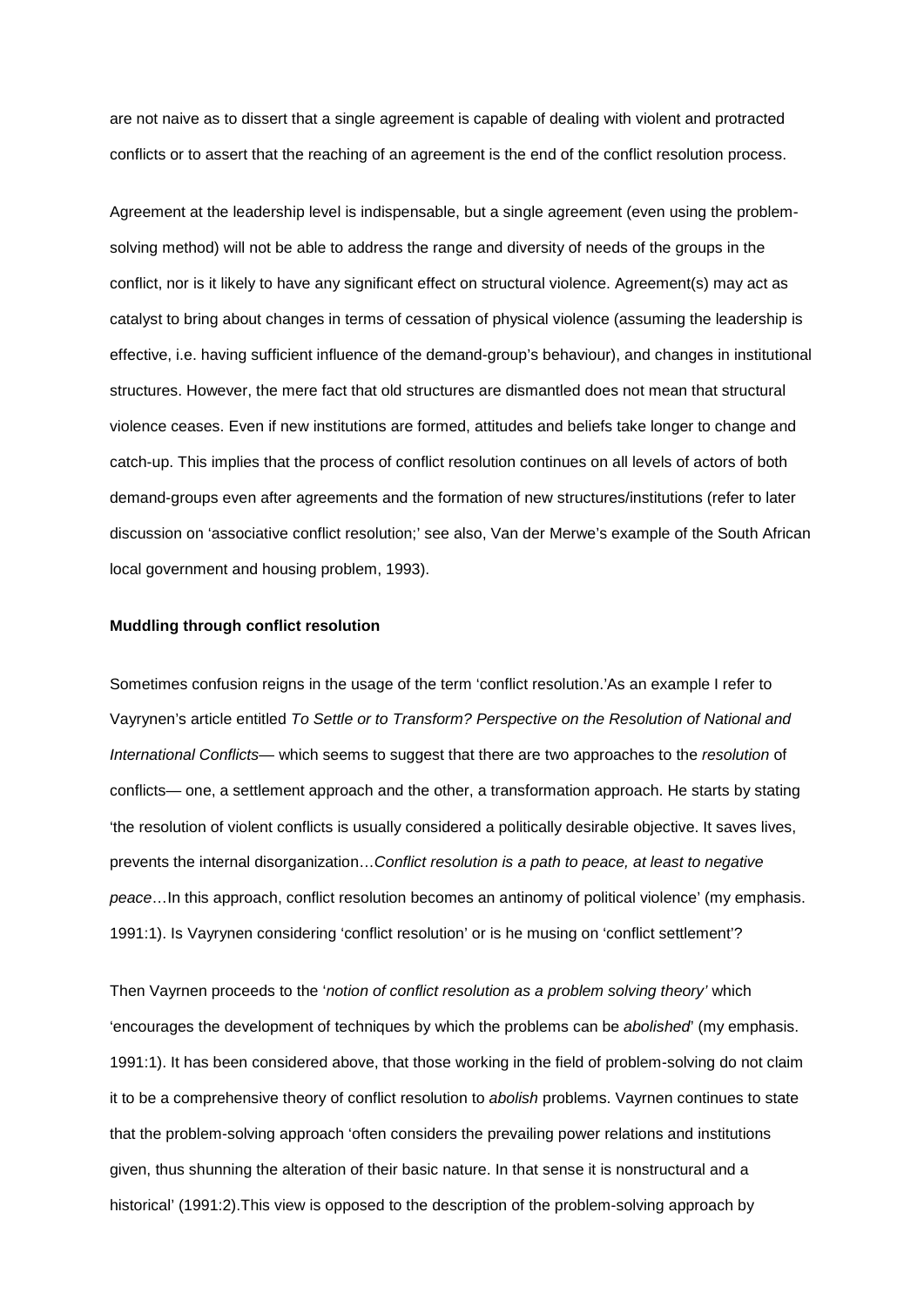Montville (1993); he notes 'the first substantive stage of the workshop is taking a history of the conflict…The purpose of the walk through history is to elicit specific grievances and wounds of the groups or nations in the conflict' (1993:115). Furthermore, the aim of conflict resolution is not the preservation of status quo as suggested by Vayrynen but includes addressing structural violence.

### **Conflict resolution and conflict transformation – two sides of the same coin?**

Is conflict resolution a problem-solving theory? Azar points out that the problem-solving approach is not the 'panacea in the resolution of conflicts' but merely *a* tool/method in dealing with the incompatibilities of needs that have become manifest through the process of conscientization in the conflict (1990:26).The problem-solving approach is concerned with the needs dimension in a conflict; but there are other approaches to conflict resolution with *heterogeneity of envisioned future states* as mentioned at the beginning of this paper, some are "more radical than others". As an example, let us consider Galtung's twelve (12) approaches to conflict resolution [iii] (1996:116. Also refer to Galtung, 1976, Vol 2:292)

Firstly, according to Galtung 'it is possible to resolve an incompatibility without really touching the actors or their relations, even without really touching the conflict formation.' This approach according to Galtung is similar 'to a new formula for dividing the existing cake' (Galtung, 1996:114). The second approach of conflict resolution is *compromise*; the third is *withdrawal*. The next approach is by *deepening* the scope of interaction between the parties— by increasing the number of conflicts, and in this way Galtung submits the 'trading of one conflict for another' as a means of resolution. In all the aforementioned approaches, the actor-system remains preserved (1976, Vol 2: 291).But conflict may also be resolved by changes to the actor-system, by *multilateralisation*— more actors 'establishing cycles of conflicts that can be cancelled off against each other' (Galtung, 1976, Vol 2:292; 1996:114). Conflicts may be resolved also by *integration* of actors and harmonization of goals (interest and values), or obversely, by disintegration or *decoupling* of the competing Parties in the conflict.

What is the meaning of conflict resolution in these approaches? It would seem that in the above approaches, conflict resolution has a limited meaning, namely resolving the 'incompatibility of goals'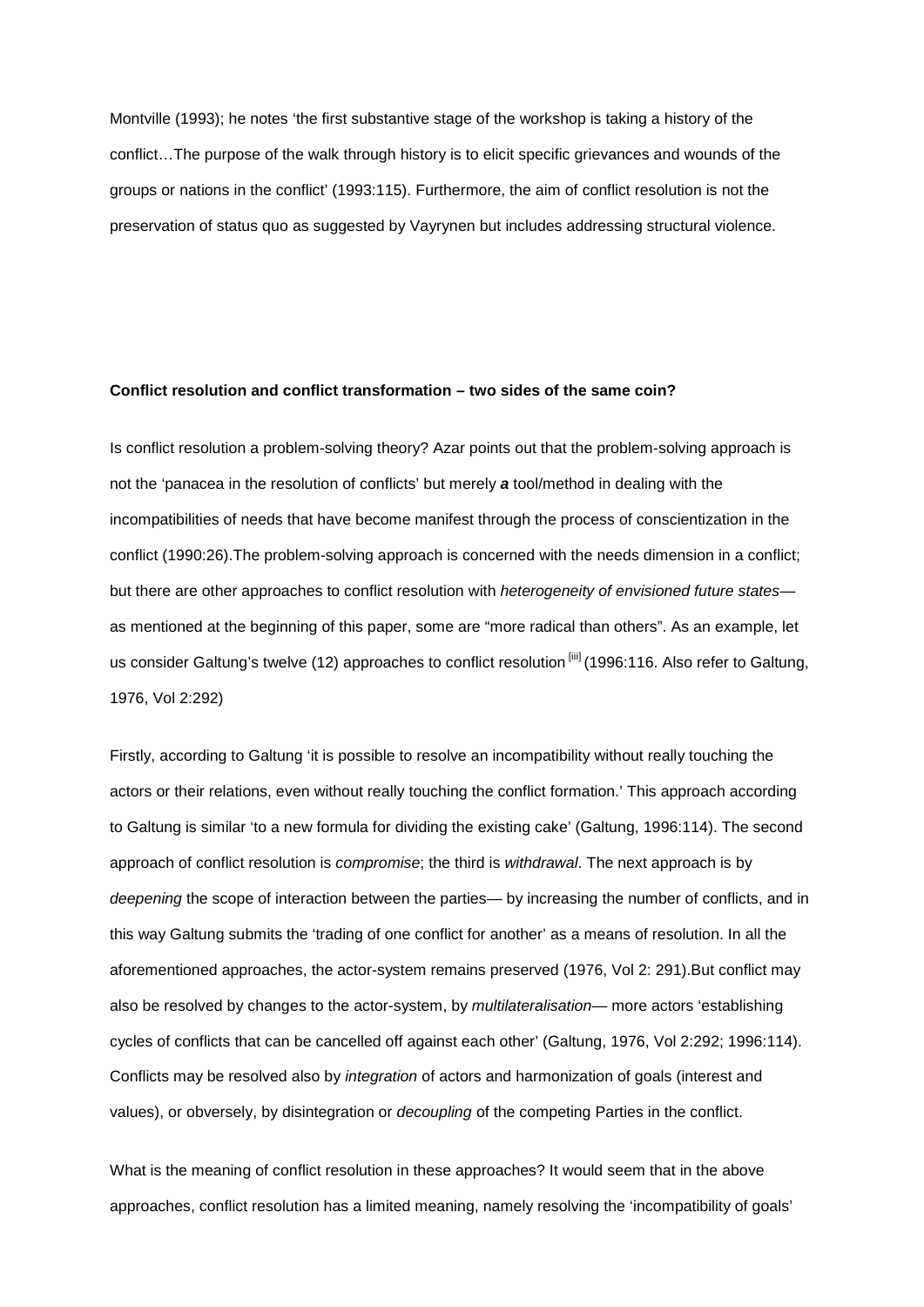(Galtung, 1996:116). Galtung then brings in Gandhi, the 'leading theoretician and practitioner of nonviolence' into his discourse and considers what would be Gandhi's choice of approach to conflict resolution (1996:115). His view is– Gandhi would reject withdrawal as this 'runs counter to his[Gandhi's] injunction'—it is escaping from the conflict (115). Galtung also believes that Gandhi would reject the deepening or multilateralisation approach to conflict resolution, as 'such approaches only establish market for trading incompatibilities' and does not address structural violence (1996:115).

We also discover that the approaches mentioned above develop a different meaning as per the aim or envisioned future-state in the conflict resolution process. For example, de-coupling in the process of conflict resolution might be necessary; this may sound consonant with Kaufmann's suggestion of partitioning in cases of ethnic conflicts, but the different of a Gandhian approach is in the Actor's *perspective and aims* of de-coupling. De-coupling is taken as means of destroying structural violence; the oppressor is no longer able to oppress.

The crucial point in the Gandhian approach to conflict resolution is the perspective that both the oppressed and *the oppressor* are considered as liberated. Further, in true Gandhian approach the process of resolution continues, as Galtung points out 'decoupling is never a lasting solution. Integration, union, fusion is the goal' (1996:117). The Gandhian view of conflict resolution is far more complex, extended in time and the envisioned future state is more enlightened than the limiting discussion of conflict resolution in the Articles as a theory on achieving a 'win-win' outcome by the problem-solving approach.

In the opinion of Galtung all of the approaches to conflict resolution mentioned in his example involve real conflict *transformation*! (1996:115). In fact his discourse on the approaches to conflict resolution is under the sub-titled *"Conflict Theory, Conflict Transformation – and Gandhi. "*What is conflict transformation? In my view, conflict transformation is a *constant*— in the formation(s) of a conflict, from moment-to-moment (or from week-to-week/months/life-times) and it may be unintentional or intentional, for example, the conscientisation and mobilisation of people is a formation in the process of manifestation of a conflict and in the same breath it is a trans-*formation*, from the previous state (formation) to the present state (formation), from a previous moment to the present moment. In the "de-formation" of conflicts, conflict transformation can be a constructive process or a destructive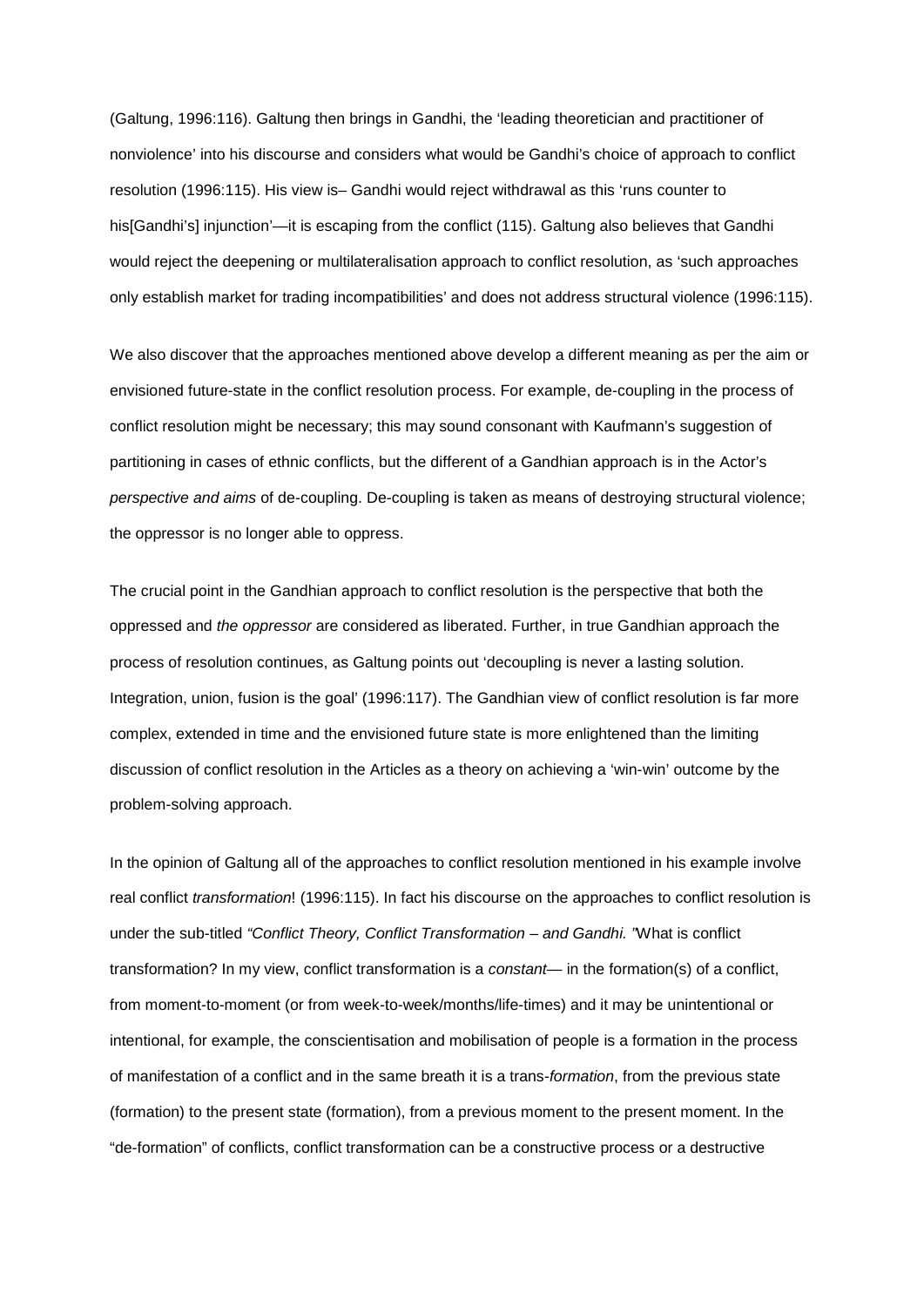process— for example even when solutions are imposed or compromises are made, it involves transformation.

Galtung recognises the need to resolve the particular contradictions that have become manifest in a conflict and this may happen through *transcendence* (1996: 95-98). There is an outcome— sui generis, which *transcends* the underlying contradictions or the *casus belli.* In the same breath as the conflict is transcended, it involves some trans-*formation* to the conflict-system. But this does not prevent future contradictions from arising in the relationship, and for this reason, the Articles suggest that the weakness of conflict resolution is that it seeks *outcomes*, an end-point to conflicts when it is not possible to remain frozen in a state of 'transcendence'; society and conflicts are subjected to the *constant* of change (process). There may be those who want to hold on to the "state of transcendence" as long as they can, whilst others want new formations.

Though some conflict resolution theorist discuss conflict resolution as a narrow outcome-oriented concept, there are others, more radical in their thinking. Galtung argues that a more fundamental consideration is how a society approaches or handles changes of *formations*; especially, when the formation change is directed towards "society" itself. Galtung suggests that the goal of conflict resolution should therefore be to establish *infrastructures* for constructive conflict handling (1976, Vol II). This goal of conflict resolution is indistinguishable to the goal of conflict transformation as defined in the Articles (see next section).

Capra in *'The Turning Point'* discusses 'a new vision of reality', that being a *systems* view— where the framework is the *non-linear* interrelatedness and interdependence of all parts of the system, from the individual(s) to families, tribes, societies, nations and the world (1982, Chapter 9). Hauss employs systems theory as underlying his approach to conflict resolution (2001:36). A conflict resolution approach based on systems theory goes beyond horizontal interaction between leaders; it pays attention to vertical and diagonal interactions and pressures between and within groups in conflict, within a global system. In that spirit, Fergal Cochrane and Seamus Dunn's "People Power" investigates the role/influence of community and voluntary organisations on the peace process in Northern Ireland (2002; see also, Ryan, 1995:256—257; and, Azar on *process-promoting* workshop, where the intention is to empower the base (community) in order that they may exert influence on the leaders, 1990:28).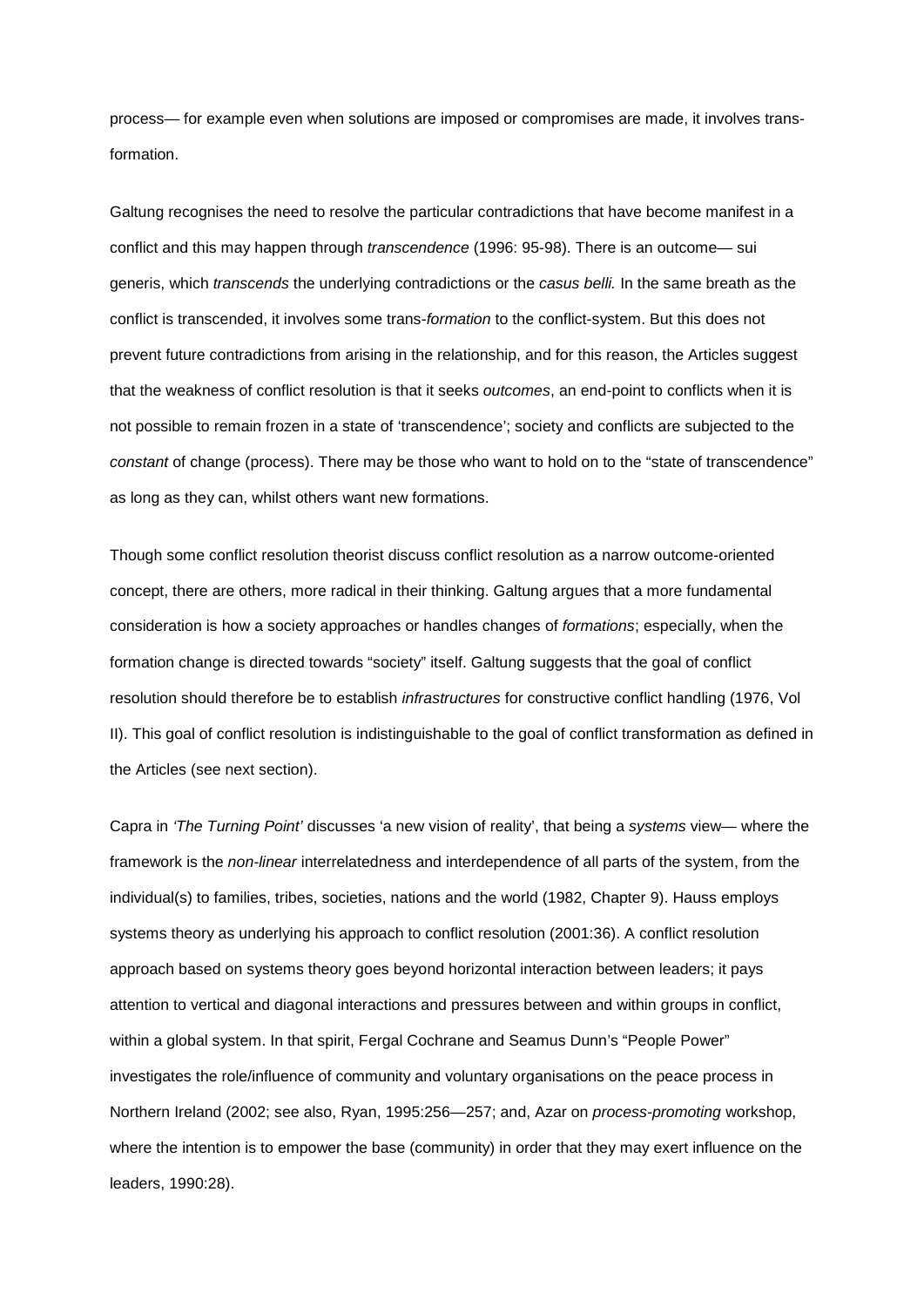System theory is process oriented and ecological in perspective. In that sense, when applied to conflict resolution, it denotes consideration of future implications for the system as part of the design of present strategy. And in terms of *continuity,* the achieved state(s) of resolution is regarded as evolutionary.In short, there is no singularity of approach to conflict resolution or to conflict transformation as analysed in the Articles; but what we can actually observe is that our approaches to conflict situations are increasingly *enlightened*. Thinkers in the field, whether conflict resolution theorists or advocates of conflict transformation recognise the importance of establishing infrastructures within society for constructive conflict handling, the feature of a progressive society.

#### **Distinction between conflict resolution and conflict transformation— what the Articles say**

In this section, I point out how conflict transformation theorists seek to distinguish conflict transformation from conflict resolution. Miall says at the start of Article 1 that conflict transformation is best considered as a re-conceptualisation of the field (2001:1). But what is the need for the reconceptualisation of conflict transformation as a distinct approach from conflict resolution? In Miall's view, the need is two-fold, (I) the nature of contemporary conflicts, and (II) the simplicity of core theories of conflict resolution (2001:1).

Advocates of conflict transformation argue that conflict resolution is ill-advised to the reality of protracted violent conflicts which 'require more than reframing of positions and identification of win-win outcomes' (Miall, 2001:3). It is better to think in terms of transforming the 'relationships, interests, discourses and if necessary the very constitution of society that supports the continuation of violent conflicts' (Miall, 2001:3). The *goal* of conflict transformation is therefore not about resolving any particular conflict but transforming the way people deal with their conflict, i.e. that people may approach conflicts in a positive way (Miall, 2001:3).

There is a danger to the transformative zeal, where resolution is regarded as antithesis and transformation, as the synthesis. A conflict transformation view which considers the reaching of agreement as secondary 'to addressing the overall conflict process' (Rupensinghe, 1995:76) may retard attempts to resolve the political aspirations of the different groups in the conflict. Political agreement in itself may act as a catalyst for crucial changes to occur in other dimensions of the conflict.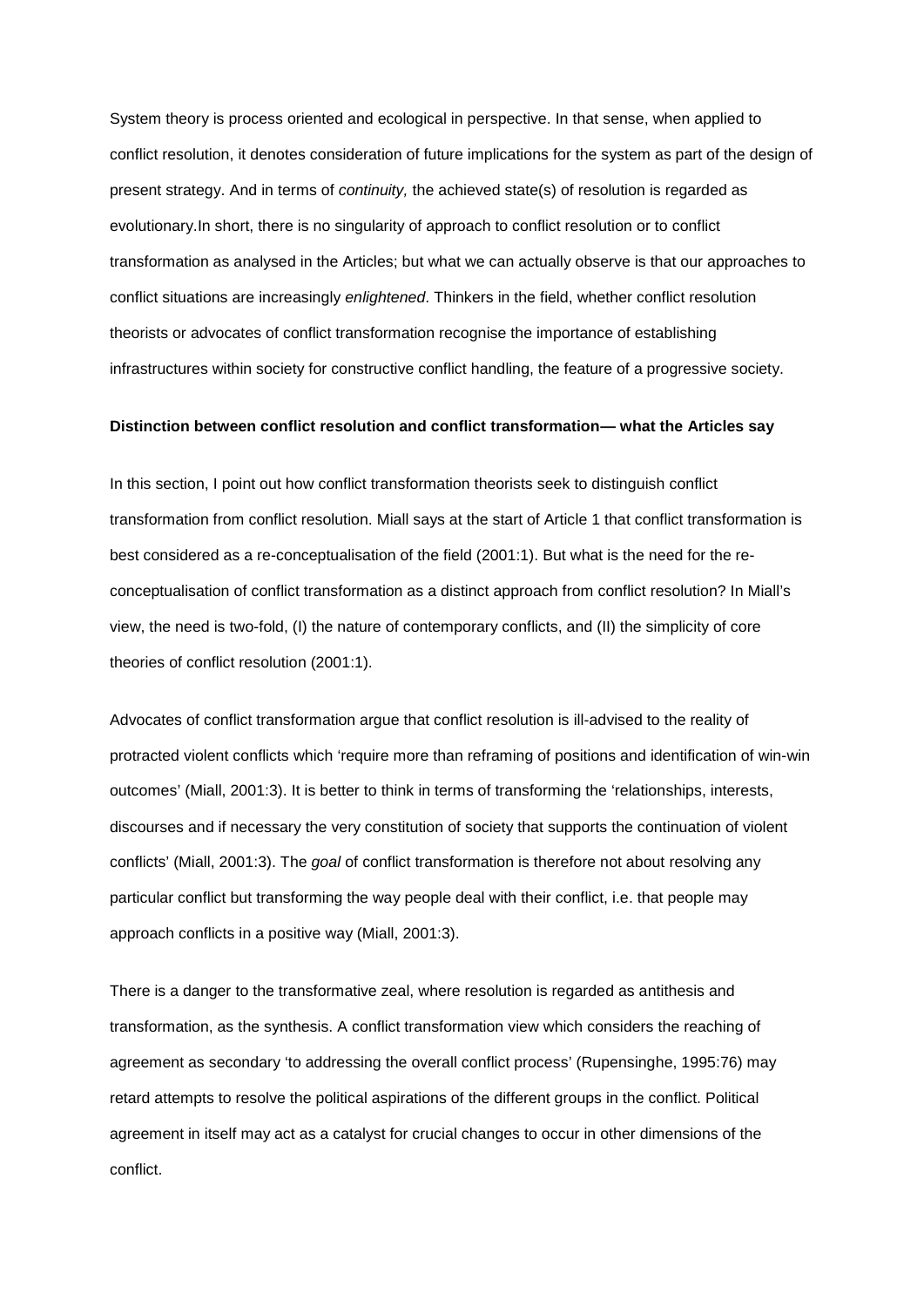With regards to the claim of crucial changes to the nature of contemporary conflict that 'calls for such a re-conceptualisation' (Miall in Article 1, 2001:1), in my opinion, protracted, asymmetrical, violent conflicts with *ex-situ* linkages are not so recent a phenomena. As early as the 1970s' Azar had identified conflicts of such nature, including the regional/international dimension; leading him to advocate for changes in our approach to dealing with such conflicts.

As for the simplicity of conflict resolution, this is due to the narrow representation of the field in the Articles. Admittedly, some conflict resolution writers may speak in terms of "win-win", but there are other conflict resolution theorists who reject such a view. For example, Hauss employs the "win-win outcome" terminology to define an outcome which satisfies all (2001:40); but Galtung considers such jargon as mechanistic. I believe the point is made sufficiently by Galtung: 'The terminology alienates; it does not evoke images of life-and-death concerns, nor of the depth of involvement. Rather, parlorgame cleverness is elevated as metaphor for existential concerns…' (1996: 96).

Article 1 provides an inaccurate verdict on conflict resolution that it is limited to the search of win-win outcomes (Miall, 2001:3).But as Kelman submits: '*There is no presumption, of course, that conflicts can ever be totally or permanently resolved; conflict resolution is a gradual process conducive to structural and attitude change, to reconciliation, to the development of a new relationship mindful of interdependence'* ( Kelman, 1996 as quoted in Hauss, 2001:41).

It also appears that the *goal* of conflict transformation as advanced in the Articles— a change to the way conflicts are handled in society, that is from violent to constructive conflict handling and to increase the capacity of the society in handling conflicts in a peaceful manner is *not dissimilar* to the vision of conflict resolution as advanced by Galtung. For Galtung, the problem posed is 'how a selfsupporting conflict resolution could be found?' (1976, Vol II: 297).

Galtung points out that even when a set of contradictions may have been resolved, that does not eliminate future contradictions arising in the relationship and for this reason he weighs an *associative approach to conflict resolution*. An associative approach to conflict resolution establishes *infrastructures* for positive conflict handling. The infrastructures are established in the society to act as a 'reservoir for the system to draw upon, just as the healthy body has the ability to generate its own antibodies and does not need ad hoc administration of medicine' (1976, Vol II: 298).Establishing equitable relationship, entropy and symbiosis are some of the infrastructures suggested by Galtung as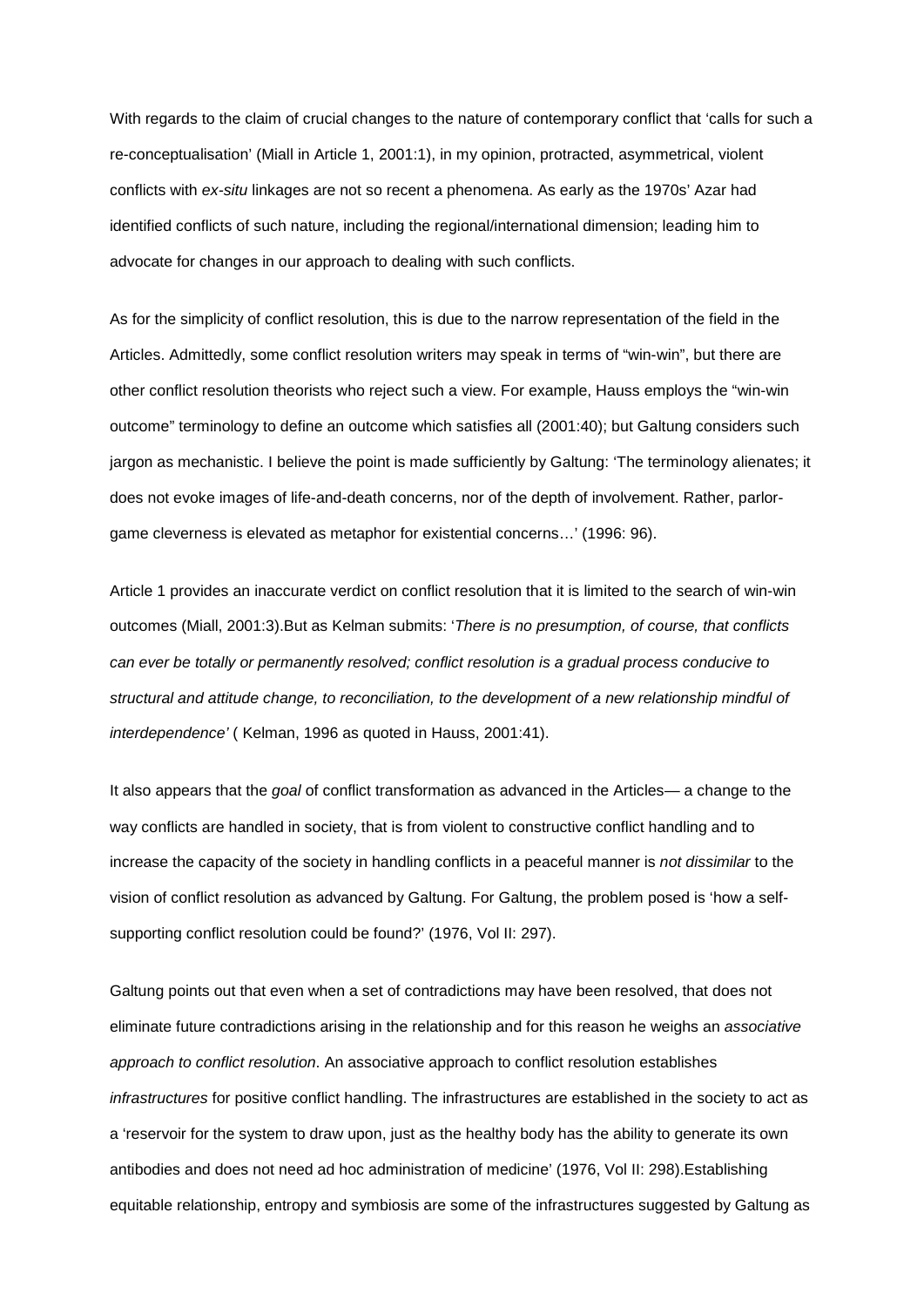negation of antihuman conditions of exploitation, elitism and isolation (299). Also, mechanisms of conflict resolution need to be built into new arrangements/structures and relationships, for example institutionalising problem-solving mode of decision-making (1976, Vol. II:301).

Another crucial in Reimann's distinction between conflict transformation and conflict resolution is the claim that Burton in his mind was concerned primarily with *horizontal* relationships i.e. between parties of equal status (2001:13). The author claims that 'the conflict resolution approach, however, missed opportunity to further develop and build vertical relationships. Relationships which develop and build dialogue between actors of unequal states…This opportunity is taken up by the conflict transformation approach' (2001:13-14).The aforesaid view is however contrary to a creative application of Burton's problem-solving method.

In Burton's view 'the traditional decision-making process, being power-oriented, was commands coming down from the apex of the decision making pyramid that comprises a small elite to the mass of those who have the obligation to obey' (1990:178).Burton's problem-solving approach on the other hand was designed to remove the 'abuse of power' in vertical interaction between leaders and grassroot or when parties involved in the conflict are of asymmetrical power. Furthermore a systems approach to conflict resolution is based on non-linear, multi-levelled, interdependent relationships.

Miall, lays out five types of "*transformers*" of conflicts— context, structure, actor, issue and personal/elite (Article 1, 2001: 12). An example of a *contextual transformer* given by the aforementioned is the changes to the rules of diamond trade which may have an impact on conflicts in Sierra Leone and Angola.As a *structural transformation*, he point to the Black Consciousness Movement in the conscientisation of people in township areas in South Africa during the Apartheid regime.In terms of *Actor transformation* he notes the decision of leaders to initiate a peace process (2001:11-14). Conflict transformation is envisaged as an 'open-ended' process (Reimann, 2001:17, Rupensinghe, 1995:76).

The examples of "transformers" given by Miall in Article 1 beg the questions of what was the purpose of those "transformers"? The Black Consciousness Movement mobilisation of people envisioned an end to the repressive Apartheid Regime and a future state of democratic rule; the World Diamond Council's prohibition on the trade in conflict diamonds was aimed at removing the resource that helped perpetuated the armed conflicts of Angola and Sierra Leone such that these types of conflict may be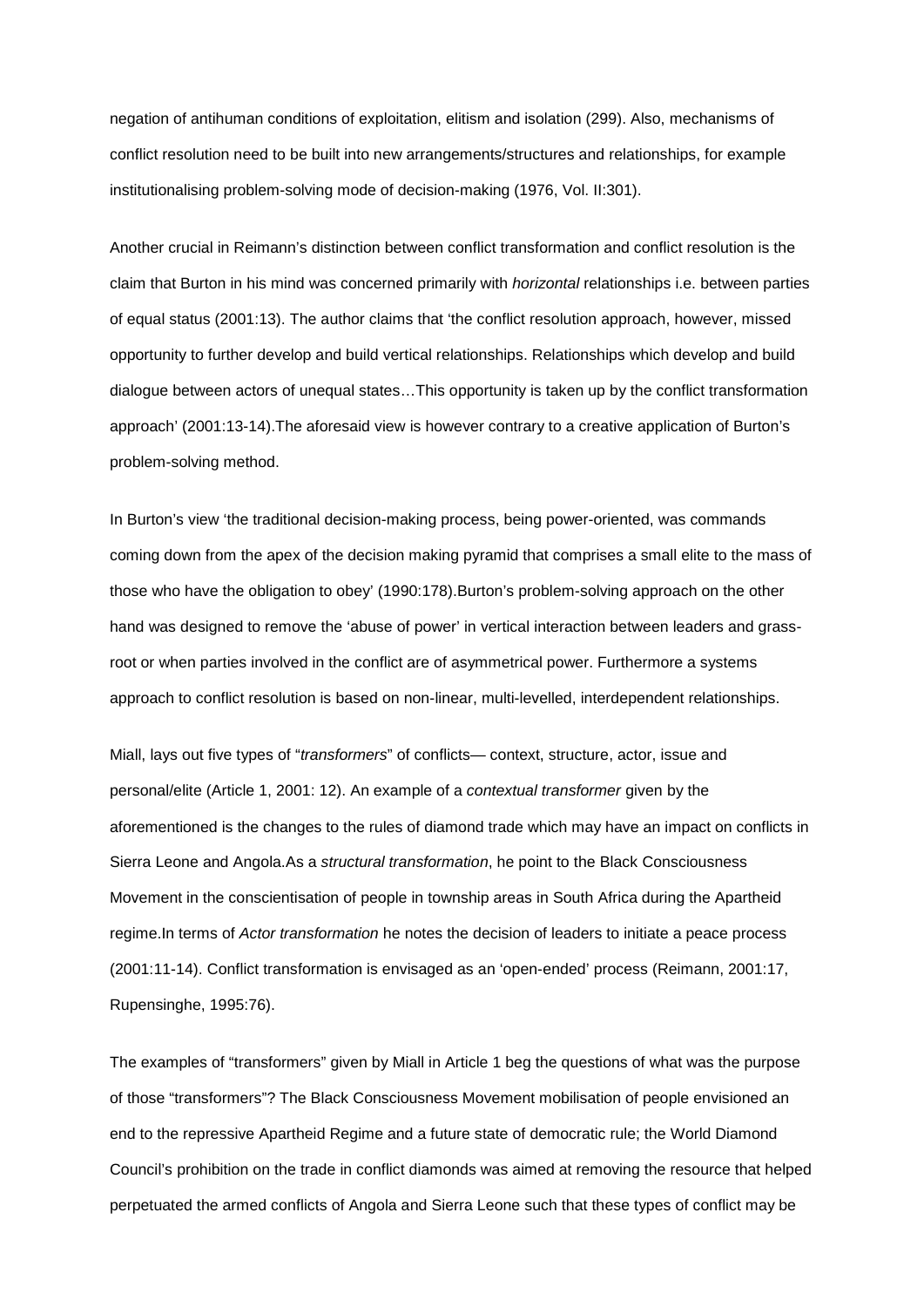resolved. The point is, the "transformers" in a conflict as identified by Miall are undertaken so far as Actors see the primary purpose of their Actions as contributing to the *ending* of particular sufferings direct, cultural and structural violence(s), not as Actions in an "open-ended transformation process". For Actors in their various capacities in a conflict situation *need and do* create envisioned future states as formations to be actualised. It is the envisioned future state, as Viktor Frankl says, supplies the "*why"* that can bear any "*how"*' (1976:99 and 106).

#### **Consilience of Knowledge for** *Sustained Positive Peace*

The Articles keep in line with existing thinking— in terms of mutual exclusivity of third-party strategies, though *complementarity* and *multi-track* is recognised. Article 2 draws distinction between Track I as conflict settlement strategies such as "power mediation," Track II as all "non-official and non-coercive strategies" such as facilitation or consultation and Track III strategies as "trauma work, capacity building and humanitarian help" (see Box 2, 2001). It is pointed out in Article 2 that Track I activities can be supported by Track II, in some cases taking the lead in unlocking Track I deadlock (the example given is the Norwegian back-channel leading to the Oslo accord between PLO and the Israeli government, Reimann, 2001:5).

Is it not possible to transcend this exclusivity, the rigid pigeonholing of strategies as *either* track I, II or III? Though facilitation and power mediation are employed in certain *forms*, crucially, they are based on more fundamental *knowledge*, beyond form and structure. Knowledge is formless and can be united— consilience occurs at this level. I must admit that the *rediscovery* of thinking in terms of consilience requires further consideration and *de-conditioning*. But to suggest this possibility, is one purpose of this paper.

I have attempted to provide a possible example. At the level of the leadership, it is possible to induce compliance using power mediation. But, the Actor is able to justify the action to external forces and therefore unlikely to cognitively assimilate the action to the Self. If we are faced with a situation where, by her/him Self the leader is unlikely to undertake conciliatory de-escalation, then external pressure becomes necessary. In the traditional ways of thinking, there will be those who would favour the use of rewards or threats, and there will be those opposed, with their suggestion of facilitation, through 'powerless' third-party. The powerless third party may fail, leading to the use of force to secure compliance.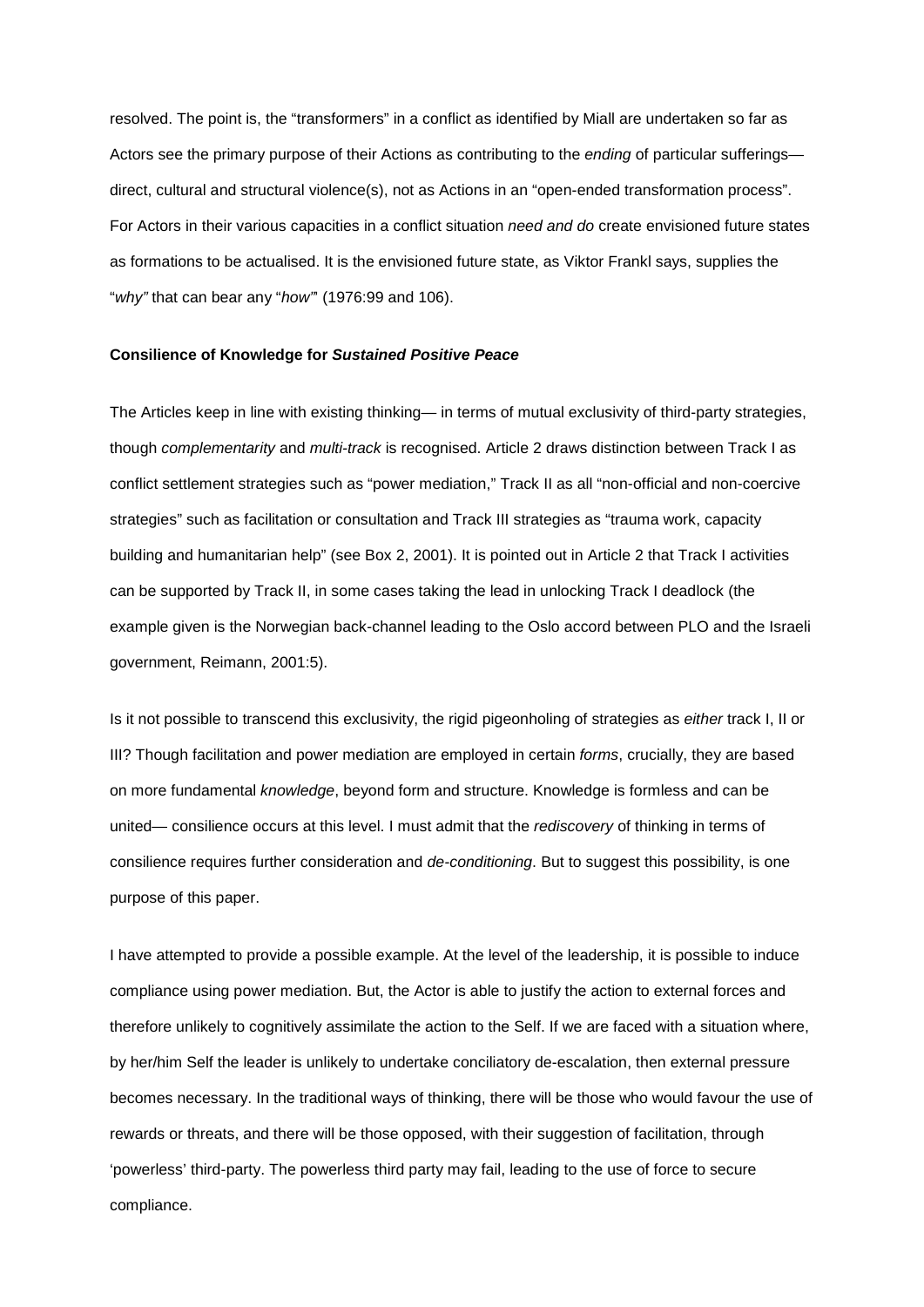If we consider the problem at the realm of knowledge, we know (I) the actor is unwilling to de-escalate, (II) that a reward may induce compliance (knowledge from the approach of power mediation), but (III) that pressure may cause the negation of volition and reduce the chances of internalisation of the behavioural compliance (knowledge from the approach of facilitation). The consideration of the problem is made outside of rigid forms (formless), producing ideas, which could then result in new strategies (form) that go beyond the exclusivity of conflict settlement, resolution and transformation pigeonholes*.* Pressure, is not rejected but may be availed innovatively to cause the Actor to initiate deescalatory action, but not sufficient enough for the negation of responsibility for the Action.

However, the example given is far from perfect, but at the very least I hope it would initiate a consideration of consilience at the level of knowledge in the field. The application and theorising of different strategies to date have produced knowledge— which need not continue to be applied in exclusive manner. We could start to consider how these knowledge may be fused to sufficiently produce new strategies to help us in dealing with conflicts in society.

As a step in the direction of consilience, let us consider if there is an unbridgeable difference between conflict resolution and conflict transformation? In my opinion, if there is a difference, it lies only in our *perspective*. Kelman views 'conflict resolution efforts must be geared towards discovering the possibilities for *change*, identifying the conditions for *change*, and overcoming the resistance to *change'* (my emphasis. 1997:233). Miall uses the same language—the language of 'change' to describe "transformers" of conflict i.e. changes of goals, changes of heart, change in power structure and change in the international environment (2001:12). These changes in conflict are, however, largely the result of human effort with a specific meaning to their effort— that being the redressal of *sufferings*.

Groups-in-conflict need and create meaning for their actions, which is provided by seeking an envisioned future state beyond that of the existing conflict formation. Some may think that the formation is 'permanent' whereas a more enlightened way would consider all formations as a temporary place of rest/equilibrium; though the span of 'temporariness' could be lifetimes. Consider Lao Tzu reflections: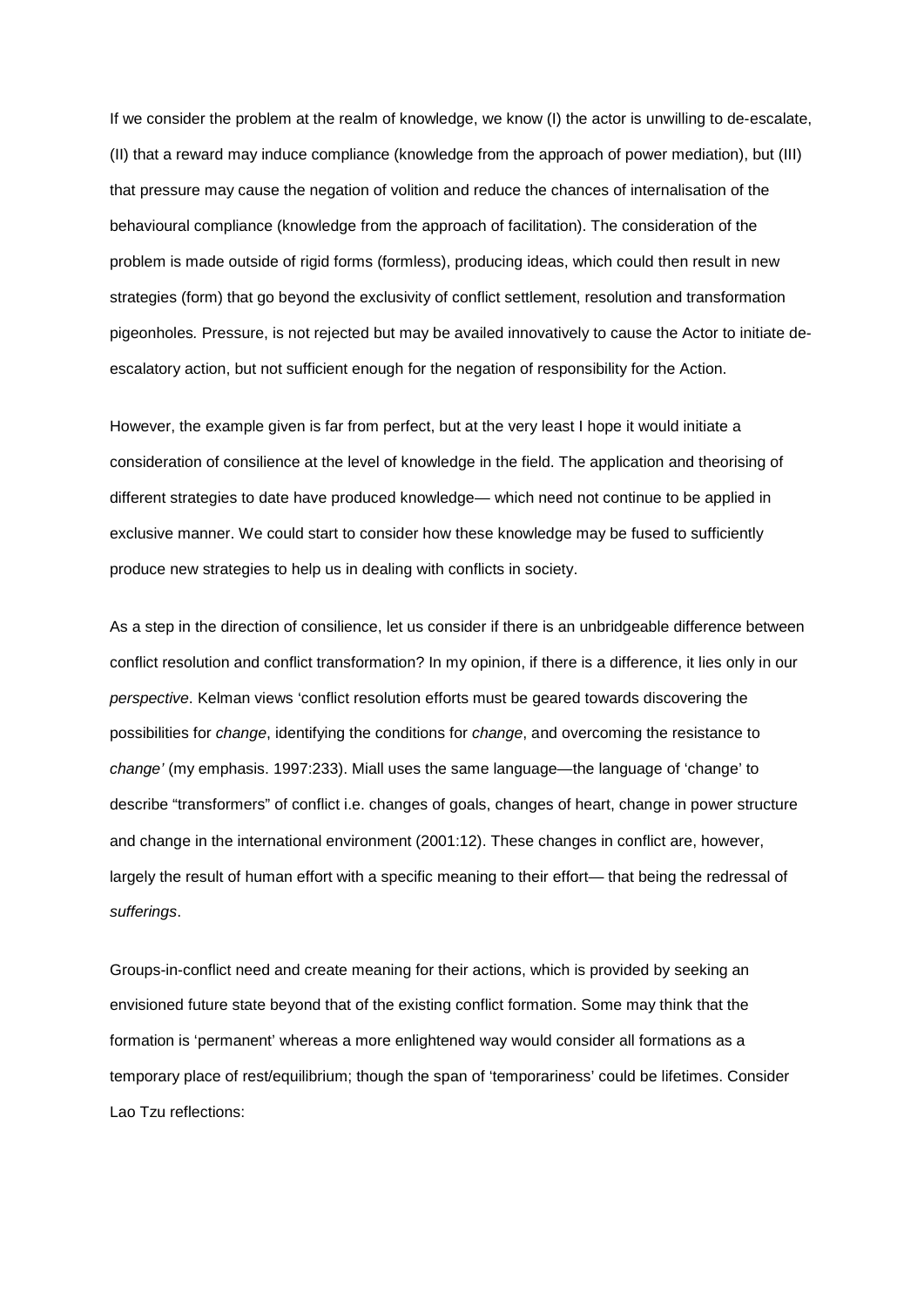## *All Things Pass*

*All things pass A sunrise does not last all morning A cloudburst does not last all day Nor a sunset all night All things pass What always changed? Earth…sky…thunder Mountain…water Wind…fire…lake These change And if these do not last Do man's visions last? Do man's illusions?* (Lao Tzu, 6 B.C.)

## **Notes**

<sup>[i]</sup> Miall, H. (2001), Conflict Transformation: A Multi-Dimension Task; Reimann, C. (2001), Towards Conflict Transformation: Assessing the State-of-the-Art in Conflict Management— Reflections from a Theoretical Perspective in **Berghof Handbook for Conflict Transformation** at http://www.berghofcenter.org/handbook/index.html

ii Whewell, W. coined the term *consilience*, see— Walls, L.D., *Seeing New Worlds*, Wisconsin: The University of Wisconsin Press, 1995.

i<sup>[ii]</sup> The reader is referred to Galtung's conflict triangle. One point to note about the conflict triangle is its simplification of conflict formation. However Galtung develops his arguments further from this simplified diagram; for example, he considers how *accumulated negative experiences* increases the hostility of emotions and cognition towards the Other side, thereby feeding the intractability of the conflict (1996:72). Miall's inclusion of 'memories' on the attitude side of the conflict triangle in Article 1 is comparable to Galtung's 'accumulated negative experiences' (Miall, 2001:11).

## *Bibliography*

Azar, E., *The Management of Protracted Social Conflict: Theory and Cases*, Dartmouth: Aldershot, 1990.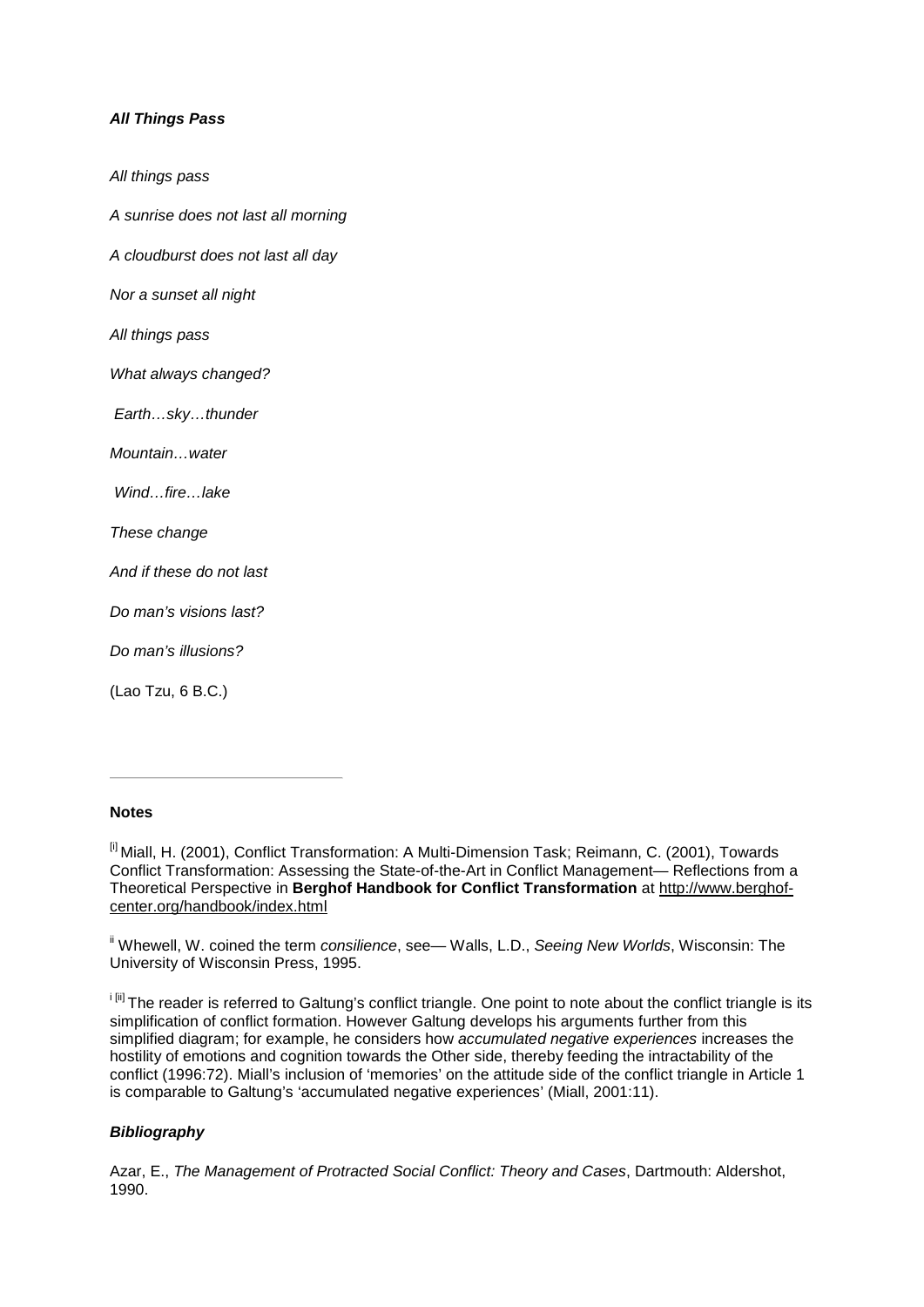Burton, J., *Conflict Resolution and Provention*, New York: St Martin's Press, 1990.

Capra, F., *The Turning Point*, London: Wildwood House, 1982.

Cochrane, F. and Dunn, S., *People Power? The Role of the Voluntary and Community Sector in the Northern Ireland Conflict*, Cork: Cork University Press, 2002.

Dixon, W.J., Third-party technique for preventing conflict escalation and promoting peaceful settlement, *International Organization*, 1996, 50(4), pp 653-81.

Fisher, R and Ury, W., *Getting to Yes: Negotiating Agreement Without Giving In* (2<sup>nd</sup> edition). Boston: Houghton Miffin Co. 1991.

Frankl, V.E., *Man's Search For Meaning*, London: Hodder and Stoughton (revised edition), 1964.Galtung, J., Peacekeeping, Peacemaking and Peacebuilding. In *Essays in Peace Research— Peace, War and Defense*, Copenhagen: Christian Ejlers, Vol II, 1976.

Galtung, J., *Peace By Peaceful Means*, London: Sage Publications, 1996.

Hauss, C., *International Conflict Resolution*, London: Continuum, 2001.

Kaufmann, C., Possible and Impossible Solutions to Ethnic Wars, *International Security*, 1996 (Spring),20(4), pp 136-175.

Kelman, H.C., The Social-Psychological Dimensions of International Conflict. In Zartman I.W. and Rasmussen, J.L. (eds.), *Peacemaking in International Conflict*, Washington D.C.: United States Insttitue of Peace Research, 1997.

Montville, J.V., The healing function in political conflict resolution. In Sandole, D.J.D. and Van der Merwe, H. (eds.), *Conflict Resolution Theory and Practice*, Manchester: Manchester University Press, 1993.

Rubin, J.Z. and Rubin, C.M., Conflict, Negotiation and Change. In Curtis, R.C. and Stricker, G. (eds.), *How People Change: Inside and Outside Therapy*, New York: Plenum Press, 1991.

Rupensinghe, K (ed.), *Conflict Transformation*, Basingstoke: Palgrave, 1995.

Ryan, S., Transforming Violent Intercommunal Conflict. In Rupensinghe, K. (ed.), *Conflict Transformation*, Basingstoke: Palgrave, 1995.

Van de Merwe, H., Relating theory to the practice of conflict resolution in South Africa. In Sandole, D.J.D. and Van der Merwe, H. (eds.), *Conflict Resolution Theory and Practice*, Manchester: Manchester University Press, 1993.

Vayrynen, R. (eds.), To Settle or to Transform? Perspective on the Resolution of National and International Conflicts. In *New Directions in Conflict Theory*, London: Sage Publications, 1991.

Zartman, I.W., The Unfinished Agenda: Negotiating Internal Conflicts. In Licklider, R. (ed.), *Stopping the Killing: How Civil Wars End*, New York: New York University Press, 1993.

*© Berghof Research Center for Constructive Conflict Management - First launch 2003-05*